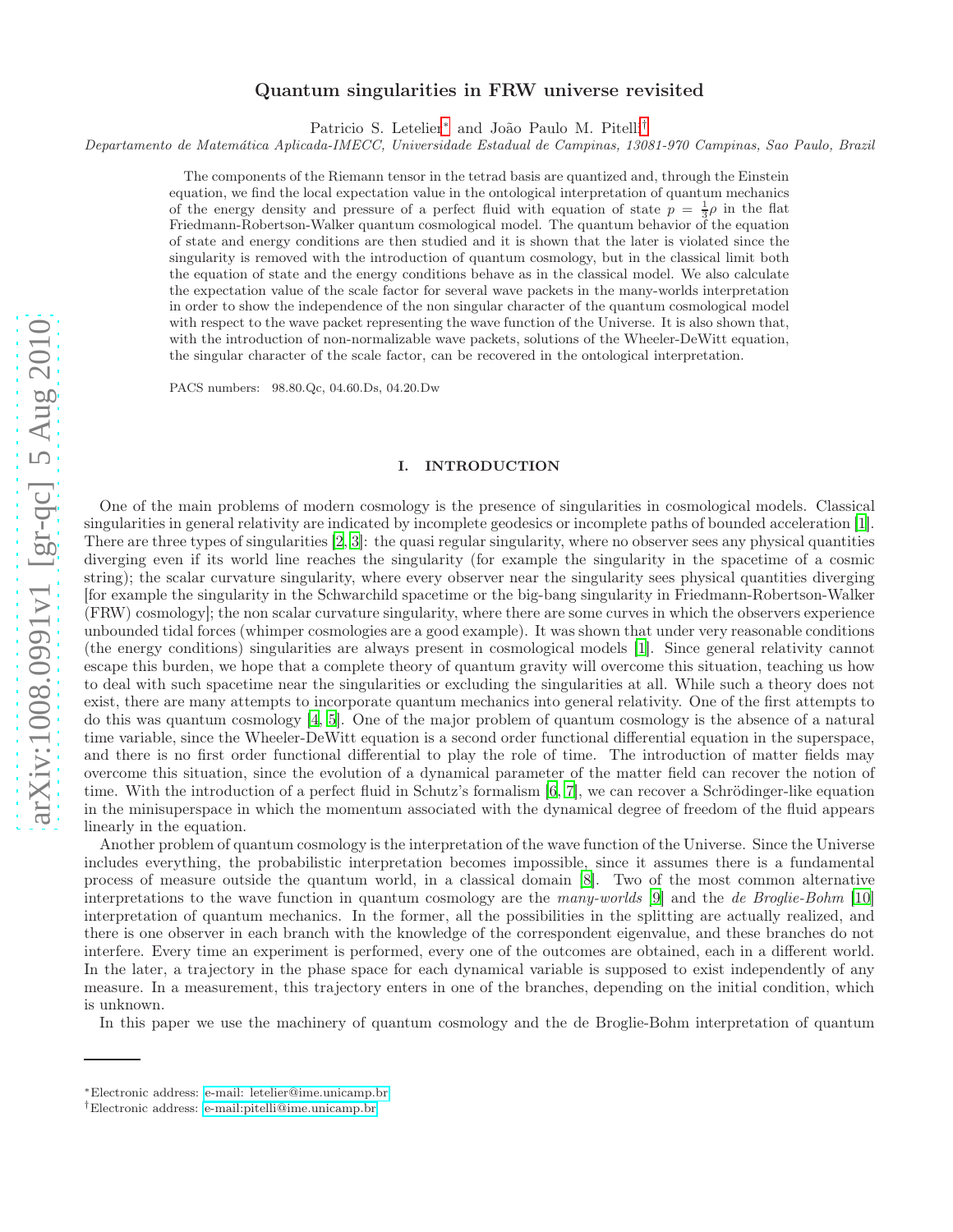mechanics in order to study the energy conditions in the quantum FRW universe with a perfect fluid in the radiation dominated era. We hope that the energy conditions will be violated at the quantum domain since it was shown that the big-bang singularity in the FRW universe is removed with the introduction of quantum mechanics [\[11\]](#page-13-10). We also study the behavior of the scale factor in the many-worlds interpretation for several wave packets to see if the exclusion of the big-bang singularity is not particular to the simple wave packets found in the literature so far.

In what follows we proceed in the following manner: In Sec. [II,](#page-1-0) we present, for easy reference, a brief summary of quantum cosmology in the flat FRW universe in the radiation dominated era. In Sec. [III](#page-2-0) we quantize the components of the Riemann tensor in the tetrad basis and study the energy conditions and the equation of state for the quantum cosmological model of the Universe in order to show the consistency of the model. In Sec. [IV,](#page-9-0) we find the expectation value of the scale factor for several wave packets in the many-worlds interpretation to show the independence of the results found previously in the literature with respect to the particular wave packet. In Sec. [V,](#page-11-0) we show that with the introduction of nonnormalizable wave packets, the classical singular behavior can be recovered. Finally, in Sec. [VI,](#page-13-11) we discuss the main results presented in this work.

## <span id="page-1-0"></span>II. WHEELER-DEWITT EQUATION FOR THE FLAT FRW UNIVERSE WITH A PERFECT FLUID

The action for general relativity is given by

$$
S_G = \int_{\mathcal{M}} d^4x \sqrt{-g}R + 2 \int_{\partial \mathcal{M}} d^3x \sqrt{h} h_{ab} K^{ab}, \tag{1}
$$

where  $h_{ab}$  is the induced metric over the boundary  $\partial M$  of the four-dimensional manifold M and  $K^{ab}$  is the extrinsic curvature of the hypersurface  $\partial \mathcal{M}$ , that is, the curvature of  $\partial \mathcal{M}$  with respect to  $\mathcal{M}$ .

Schutz [\[7\]](#page-13-6) showed that for a perfect fluid with four velocity expressed in terms of five potentials

$$
U_{\nu} = \mu^{-1}(\phi_{,\nu} + \alpha\beta_{,\nu} + \theta S_{,\nu}),\tag{2}
$$

where  $\mu$  is the specific enthalpy, and respecting the normalization condition

$$
U_{\nu}U^{\nu} = -1,\tag{3}
$$

the action is given by

$$
S_f = \int_{\mathcal{M}} d^4x \sqrt{-g}p,\tag{4}
$$

where p is the fluid pressure, which is linked to the energy density by the state equation,  $p = \alpha \rho$ .

The super-Hamiltonian for the total action,

$$
S = S_G + S_f,\tag{5}
$$

for the flat FRW universe,

<span id="page-1-3"></span>
$$
ds^{2} = -N(t)^{2}dt^{2} + a^{2}(t)(dr^{2} + r^{2}d\Omega^{2}),
$$
\n(6)

with matter represented by perfect fluid with equation of state  $p = \frac{1}{3}\rho$  is given by [\[12,](#page-13-12) [13\]](#page-13-13)

<span id="page-1-1"></span>
$$
\mathcal{H} = \frac{p_a^2}{24} - p_T,\tag{7}
$$

where  $p_a = -12 \frac{da}{dT} a/N$  is the momentum conjugated to the scale factor  $a(t)$  and  $p_T$  is the momentum conjugated to the dynamical degree of freedom of the fluid. In fact, the super-Hamiltonian [\(7\)](#page-1-1) is a constraint of the theory. By following the Dirac approach [\[14\]](#page-13-14) for quantization of Hamiltonian systems with constraints, imposing

$$
p_a = -i\frac{\partial}{\partial a}; \quad p_T = -i\frac{\partial}{\partial T}
$$
\n(8)

and demanding that the super-Hamiltonian constraint annihilate the wave function we find [\[13](#page-13-13)]

<span id="page-1-2"></span>
$$
\frac{\partial^2 \Psi}{\partial a^2} + 24i \frac{\partial \Psi}{\partial t} = 0,\tag{9}
$$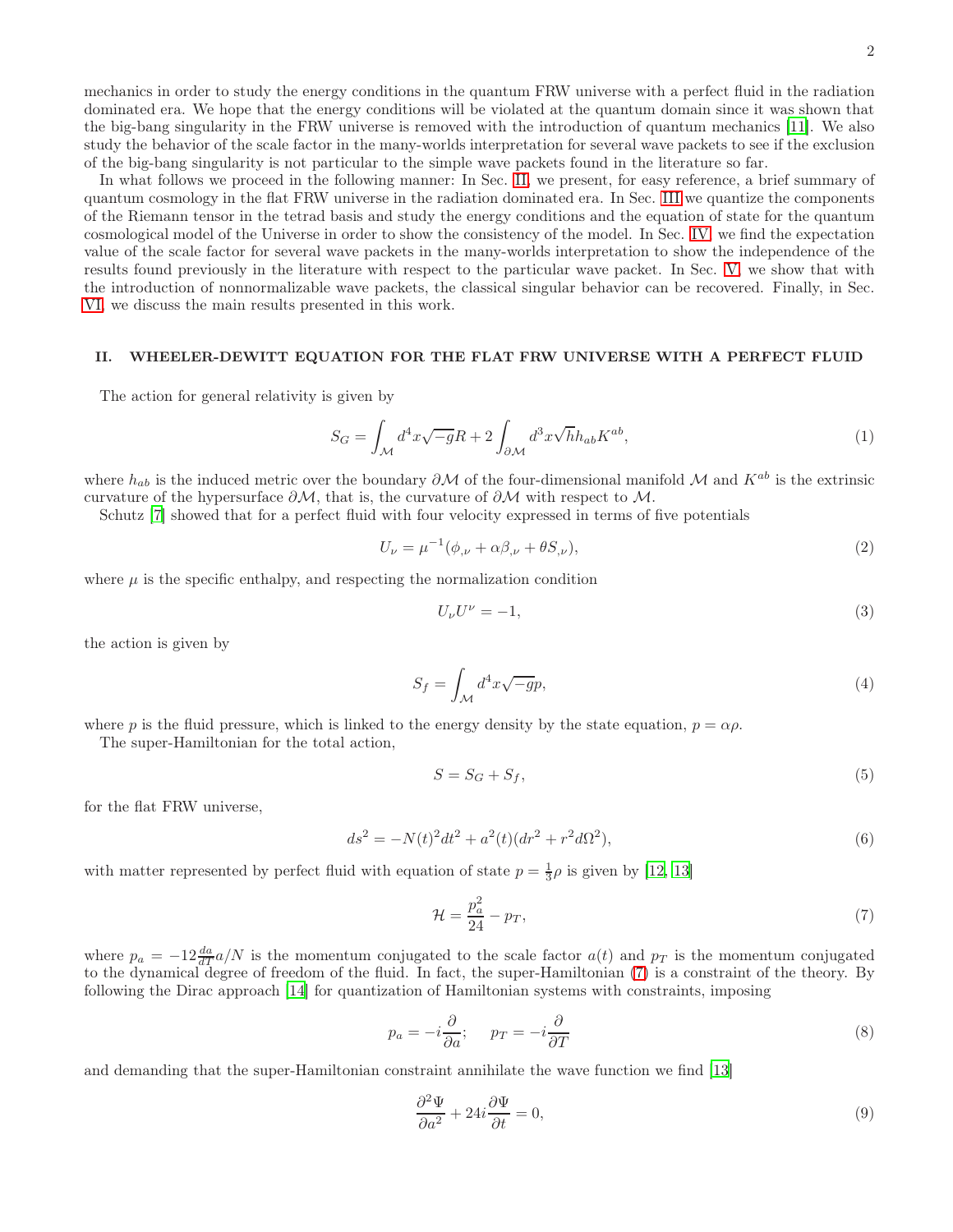where  $t = -T$  is the time coordinate in the conformal-time gauge  $N = a$ .

The internal product between two wave functions is defined by

$$
\langle \Psi | \Phi \rangle = \int_0^\infty \Psi(a, t)^* \Phi(a, t) da,\tag{10}
$$

so that the condition for self-adjointness of the operator  $\hat{H} = -\frac{\partial^2}{\partial a^2}$  is given by [\[15\]](#page-13-15)

<span id="page-2-3"></span>
$$
\Psi'(0,t) = \beta \Psi(0,t), \quad \beta \in \mathbb{R}.\tag{11}
$$

# <span id="page-2-0"></span>III. ENERGY CONDITIONS

Equation [\(9\)](#page-1-2) is analogous to the Schrödinger equation for a free-particle. Its Green function in the usual  $L^2(-\infty, \infty)$ space is given by [\[15](#page-13-15)]

<span id="page-2-4"></span>
$$
G(a, a', t) = \left(\frac{6}{\pi i t}\right)^{1/2} \exp\left[\frac{6i}{t}(a - a')^2\right].
$$
\n(12)

With the propagator above we can evolve any given initial wave packet for the universe. We choose a normalized wave packet satisfying the boundary condition  $\Psi'(0,t) = 0 \; (\beta = 0),$ 

<span id="page-2-1"></span>
$$
\Psi(a,0) = \left(\frac{8\sigma}{\pi}\right)^{1/4} e^{-\sigma a^2}.
$$
\n(13)

The Green function for the chosen boundary condition is given by

$$
G^{\beta=0}(a, a', t) = G(a, a', t) + G(a, -a', t),
$$
\n(14)

so that

$$
\Psi(a,t) = \int_0^\infty G^{\beta=0}(a,a',t)\Psi(a',0)da' = \int_{-\infty}^\infty G(a,a',t)\Psi(a',0)da'
$$
\n(15a)

$$
= \left(\frac{8\sigma}{\pi}\right)^{1/4} \left(\frac{6}{\sigma t - 6i}\right)^{1/2} \exp\left(\frac{6i\sigma a^2}{\sigma t - 6i}\right).
$$
 (15b)

In the first line of Eq. [\(15a\)](#page-2-1) we used the fact that  $\Psi(a', 0)$  is an even function of a' so that the first integral above is mathematically equivalent to the second one.

The analysis of this section will be made using the above wave packet, which satisfies the Neumann boundary condition  $\Psi'(0,t) = 0$ . If we chose a wave packet satisfying the Dirichlet boundary condition  $\Psi(0,t) = 0$ , the result is the same, since in both cases the quantum Universe is nonsingular (the wave packet satisfying the Dirichlet boundary condition is more complicated [\[15\]](#page-13-15)). In fact, the expectation value of the scale factor in the many-worlds interpretation for the wave packet satisfying the Dirichlet boundary condition is twice the value of that satisfying the Neumann boundary condition [\[15\]](#page-13-15). The Bohmian trajectory of the scale factor is the same on both cases. No matter what choice we make, the Hamiltonian operator is self-adjoint so that the evolution of the wave packet is unitary.

In order to use the de Broglie-Bohm interpretation, we need to write the wave function of the universe in its polar form

<span id="page-2-5"></span>
$$
\Psi = \Theta e^{iS},\tag{16}
$$

where  $\Theta$  and  $S$  are real functions. In our case,

<span id="page-2-2"></span>
$$
S = \frac{6\sigma^2 ta^2}{\sigma^2 t^2 + 36} + f_0(t),
$$
  
\n
$$
\Theta = g_0(t) \exp\left(-\frac{36\sigma a^2}{\sigma^2 t^2 + 36}\right),
$$
\n(17)

where  $f_0(t)$  and  $g_0(t)$  will not matter in what comes.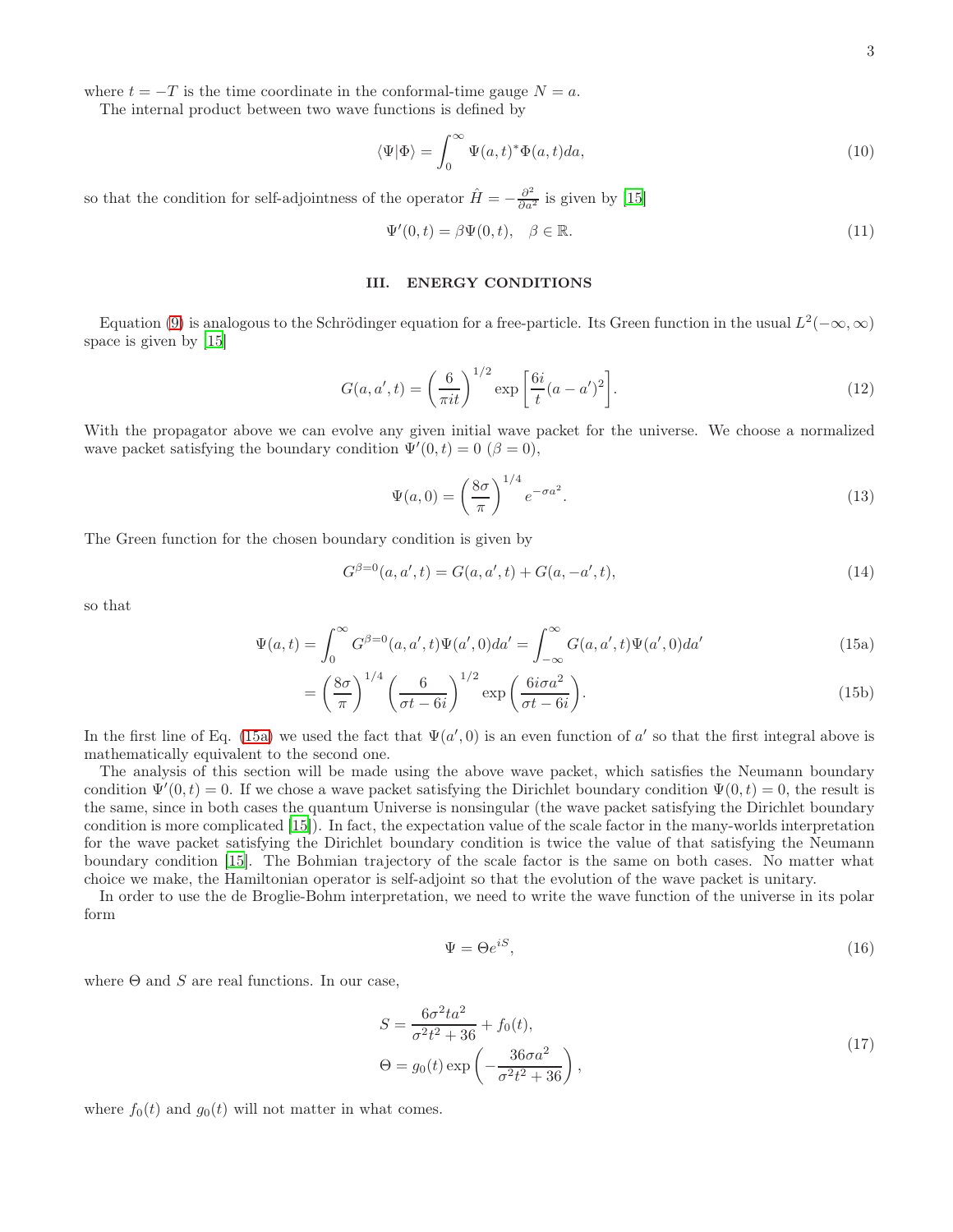Now we can calculate the Bohmian trajectories for the scale factor  $a(t)$  by the use of the equation [\[10,](#page-13-9) [16\]](#page-13-16)

<span id="page-3-1"></span>
$$
p_a = \frac{\partial S}{\partial a}.\tag{18}
$$

So we have

$$
12\dot{a} = \frac{12\sigma^2 t a}{\sigma^2 t^2 + 36} \Rightarrow a(t) = a_0 \sqrt{36 + \sigma^2 t^2},\tag{19}
$$

where  $a_0$  is an integration constant.

For the metric [\(6\)](#page-1-3) we have as a basis for the cotangent space the following 1-forms

$$
\omega^{\hat{t}} = N(t)dt; \qquad \omega^{\hat{r}} = a(t)dr; \qquad \omega^{\hat{\theta}} = a(t)rd\theta; \qquad \omega^{\hat{\phi}} = a(t)r\sin\theta d\phi. \tag{20}
$$

In this basis the metric can be written as

$$
ds^{2} = -(\omega^{\hat{t}})^{2} + (\omega^{\hat{r}})^{2} + (\omega^{\hat{\theta}})^{2} + (\omega^{\hat{\phi}})^{2} = \eta_{\hat{a}\hat{b}}\omega^{\hat{a}}\omega^{\hat{b}}.
$$
\n(21)

There are only two independent components of the curvature tensor in the tetrad basis. They are

$$
R_{\hat{t}\hat{r}\hat{t}\hat{r}} = R_{\hat{t}\hat{\theta}\hat{t}\hat{\theta}} = R_{\hat{t}\hat{\phi}\hat{t}\hat{\phi}} = -\frac{\ddot{a}}{a^3} + \frac{\dot{a}^2}{a^4},
$$
  
\n
$$
R_{\hat{r}\hat{\theta}\hat{r}\hat{\theta}} = R_{\hat{r}\hat{\phi}\hat{r}\hat{\phi}} = R_{\hat{\theta}\hat{\phi}\hat{\theta}\hat{\phi}} = \frac{\dot{a}^2}{a^4}.
$$
\n(22)

By the relation  $p_a = 12\dot{a}$ , we have

<span id="page-3-0"></span>
$$
R_{\hat{t}\hat{r}\hat{t}\hat{r}} = -\frac{\dot{p}_a}{12a^3} + \frac{p_a^2}{144a^4},
$$
  
\n
$$
R_{\hat{r}\hat{\theta}\hat{r}\hat{\theta}} = \frac{p_a^2}{144a^4}.
$$
\n(23)

Here we promote the components of the curvature tensor to the condition of quantum operators. Then we can take the local expectation value of each component through the relation [\[16\]](#page-13-16)

$$
\langle R_{\hat{a}\hat{b}\hat{c}\hat{d}} \rangle_L = \text{Re}\left(\frac{\Psi^* \hat{R}_{\hat{a}\hat{b}\hat{c}\hat{d}} \Psi}{\Psi^* \Psi}\right). \tag{24}
$$

Equation [\(23\)](#page-3-0) mixes the coordinate a with its respective momentum  $p_a$ . So we face a factor ordering problem since a and  $p_a$  do not commute. Here, following the choice of Ref. [\[11](#page-13-10)], we chose the Weyl ordering [\[17\]](#page-14-0). Weyl ordering is a kind of symmetrization procedure that take all possible orders of the  $a$ 's and the  $p_a$ 's and then divides the result by the number of terms in the final expression. In the case of an operator of the form  $f(a)p_a^2$ , Weyl ordering corresponds to the following expression

$$
\left(f(a)\hat{p}_a^2\right)_W = \frac{1}{4} \left[f(a)\hat{p}_a^2 + 2\hat{p}_a f(a)\hat{p}_a + \hat{p}_a^2 f(a)\right].\tag{25}
$$

Using the relations

$$
[a^{-4}, \hat{p}_a] = -4ia^{-5},
$$
  
\n
$$
[a^{-4}, \hat{p}_a^2] = -8ia^{-5}p_a + 20a^{-6},
$$
\n(26)

we have

$$
\hat{p}_a a^{-4} = a^{-4} \hat{p}_a + 4ia^{-5}, \n\hat{p}_a^2 a^{-4} = a^{-4} \hat{p}_a^2 + 8ia^{-5} \hat{p}_a - 20a^{-6}.
$$
\n(27)

Then, after Weyl ordering operation, the operator  $a^{-4}\hat{p}_a$  becomes

$$
\left(\frac{\hat{p}_a^2}{a^4}\right)_W = a^{-4}\hat{p}_a^2 + 4ia^{-5}\hat{p}_a - 5a^{-6}.\tag{28}
$$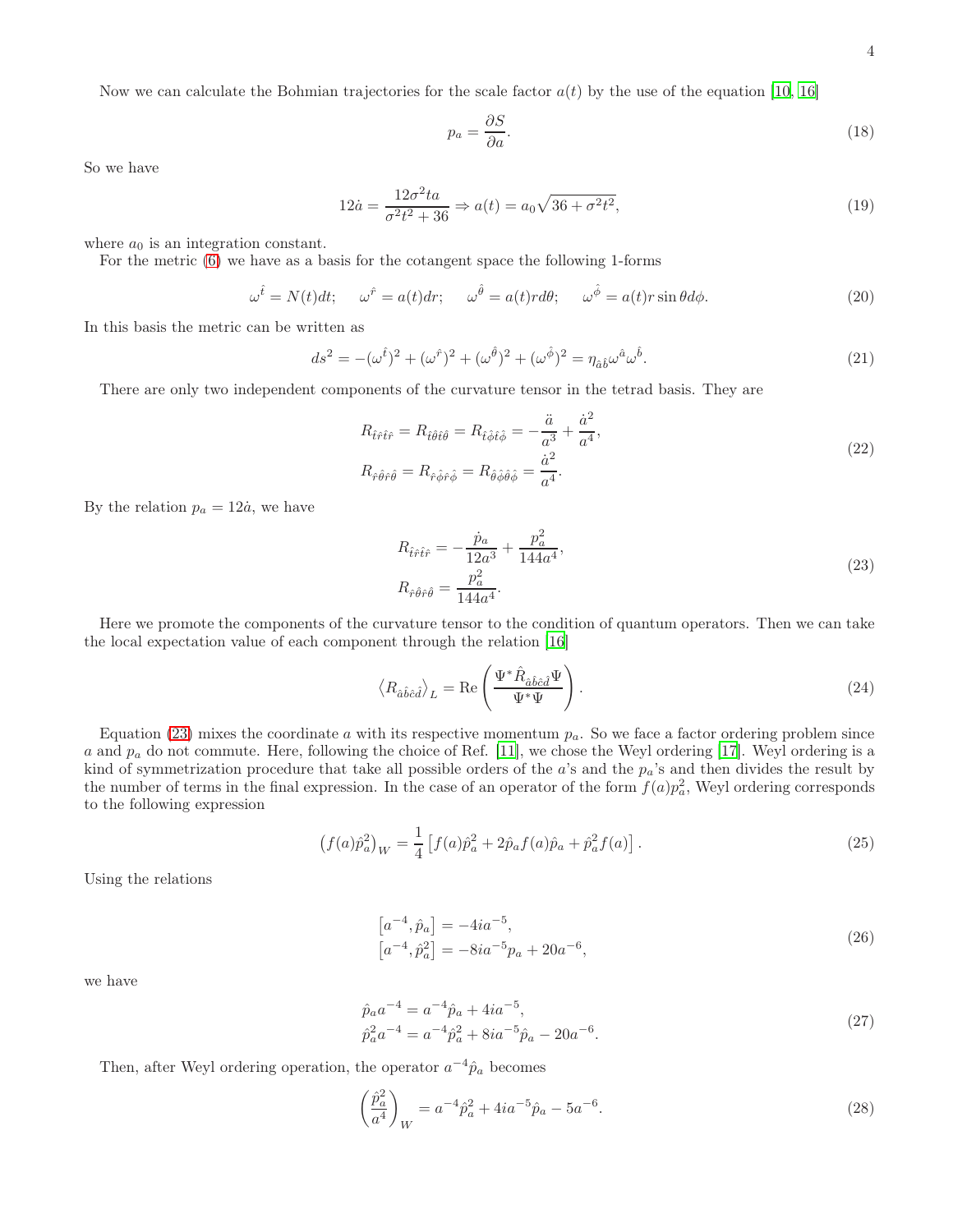The components of the curvature tensor can be written as

$$
\left(\hat{R}_{\hat{t}\hat{r}\hat{t}\hat{r}}\right)_W = -\frac{\dot{p}_a}{12a^3} + \frac{1}{144} \left(a^{-4}\hat{p}_a^2 + 4ia^{-5}\hat{p}_a - 5a^{-6}\right),
$$
\n
$$
\left(\hat{R}_{\hat{r}\hat{\theta}\hat{r}\hat{\theta}}\right)_W = \frac{1}{144} \left(a^{-4}\hat{p}_a^2 + 4ia^{-5}\hat{p}_a - 5a^{-6}\right).
$$
\n(29)

Now the local expectation value of the components of the Riemann tensor are obtained by the relation

$$
\left\langle \hat{R}_{\hat{a}\hat{b}\hat{c}\hat{d}} \right\rangle_{L} = \text{Re}\left[\frac{\Psi^* \left(\hat{R}_{\hat{a}\hat{b}\hat{c}\hat{d}}\right)_W \Psi}{\Psi^* \Psi}\right].\tag{30}
$$

We have

$$
\Psi^* \left(\frac{\hat{p}_a^2}{a^4}\right)_W \Psi = \Theta e^{-iS} \left[ a^{-4} \hat{p}_a^2 + 4ia^{-5} \hat{p}_a - 5a^{-6} \right] \Theta e^{iS}.
$$
\n(31)

But

$$
\left(\Theta e^{-iS}\right)a^{-4}\hat{p}_a^2\left(\Theta e^{iS}\right) = -\left(\Theta e^{-iS}\right)a^{-4}\frac{\partial^2}{\partial a^2}\left(\Theta e^{iS}\right)
$$

$$
= -\Theta a^{-4}\left[\frac{\partial^2 \Theta}{\partial a^2} + 2i\frac{\partial \Theta}{\partial a}\frac{\partial S}{\partial a} + i\Theta \frac{\partial^2 S}{\partial a^2} - \Theta \left(\frac{\partial S}{\partial a}\right)^2\right]
$$
(32)

and

$$
\left(\Theta e^{-iS}\right)4ia^{-5}\hat{p}_a\left(\Theta e^{iS}\right) = \left(\Theta e^{-iS}\right)4a^{-5}\frac{\partial}{\partial a}\left(\Theta e^{iS}\right) = 4\Theta a^{-5}\left(\frac{\partial\Theta}{\partial a} + i\Theta\frac{\partial S}{\partial a}\right). \tag{33}
$$

Therefore

<span id="page-4-0"></span>
$$
\left\langle \frac{\hat{p}_a^2}{a^4} \right\rangle_L = a^{-4} \left( \frac{\partial S}{\partial a} \right)^2 - \frac{a^{-4}}{\Theta} \frac{\partial^2 \Theta}{\partial a^2} + \frac{4a^{-5}}{\Theta} \frac{\partial \Theta}{\partial a} - 5a^{-6}.
$$
 (34)

The quantum mechanical potential [\[10\]](#page-13-9) in the de Broglie-Bohm interpretation is obtained through the equation

$$
Q = -\frac{1}{24\Theta} \frac{\partial^2 \Theta}{\partial a^2} = \frac{3\sigma}{\sigma^2 t^2 + 36} - \frac{216\sigma^2 a^2}{(\sigma^2 t^2 + 36)^2}.
$$
 (35)

The time rate of the momentum  $p_a$  has the following value [\[16\]](#page-13-16)

$$
\dot{p}_a = -\frac{\partial}{\partial a}(V + Q),\tag{36}
$$

where V is the classical potential. In our case  $V = 0$  so that

<span id="page-4-1"></span>
$$
\dot{p}_a = \frac{432\sigma^2 a}{(\sigma^2 t^2 + 36)^2}.\tag{37}
$$

From Eqs. [\(17\)](#page-2-2) and [\(34\)](#page-4-0) we have

<span id="page-4-2"></span>
$$
\left\langle \frac{\hat{p}_a^2}{a^4} \right\rangle_L = \frac{1}{a(t)^4} \left( \frac{12\sigma^2 ta(t)}{36 + \sigma^2 t^2} \right)^2 - \frac{1}{a(t)^4} \left[ \frac{-72\sigma}{36 + \sigma^2 t^2} + \left( \frac{72\sigma a(t)}{36 + \sigma^2 t^2} \right)^2 \right] + \frac{4}{a(t)^5} \left( \frac{-72\sigma a(t)}{36 + \sigma^2 t^2} \right) - \frac{5}{a(t)^6}
$$
\n
$$
= \frac{-5 + 72\sigma a_0^2 [-3 + 2\sigma(-36 + t^2\sigma^2)a_0^2]}{(36 + t^2\sigma^2)^3 a_0^6}.
$$
\n(38)

Substituting Eqs.  $(37)$  and  $(38)$  into Eq.  $(23)$ , we have

$$
\left\langle \hat{R}_{\hat{t}\hat{r}\hat{t}\hat{r}} \right\rangle_{L} = \frac{-5 + 72\sigma a_0^2 [-3 + 2\sigma (-72 + \sigma^2 t^2) a_0^2]}{144(36 + \sigma^2 t^2)^3 a_0^6} \n\left\langle \hat{R}_{\hat{r}\hat{\theta}\hat{r}\hat{\theta}} \right\rangle_{L} = \frac{-5 + 72\sigma a_0^2 [-3 + 2\sigma (-36 + \sigma^2 t^2) a_0^2]}{144(36 + \sigma^2 t^2)^3 a_0^6}.
$$
\n(39)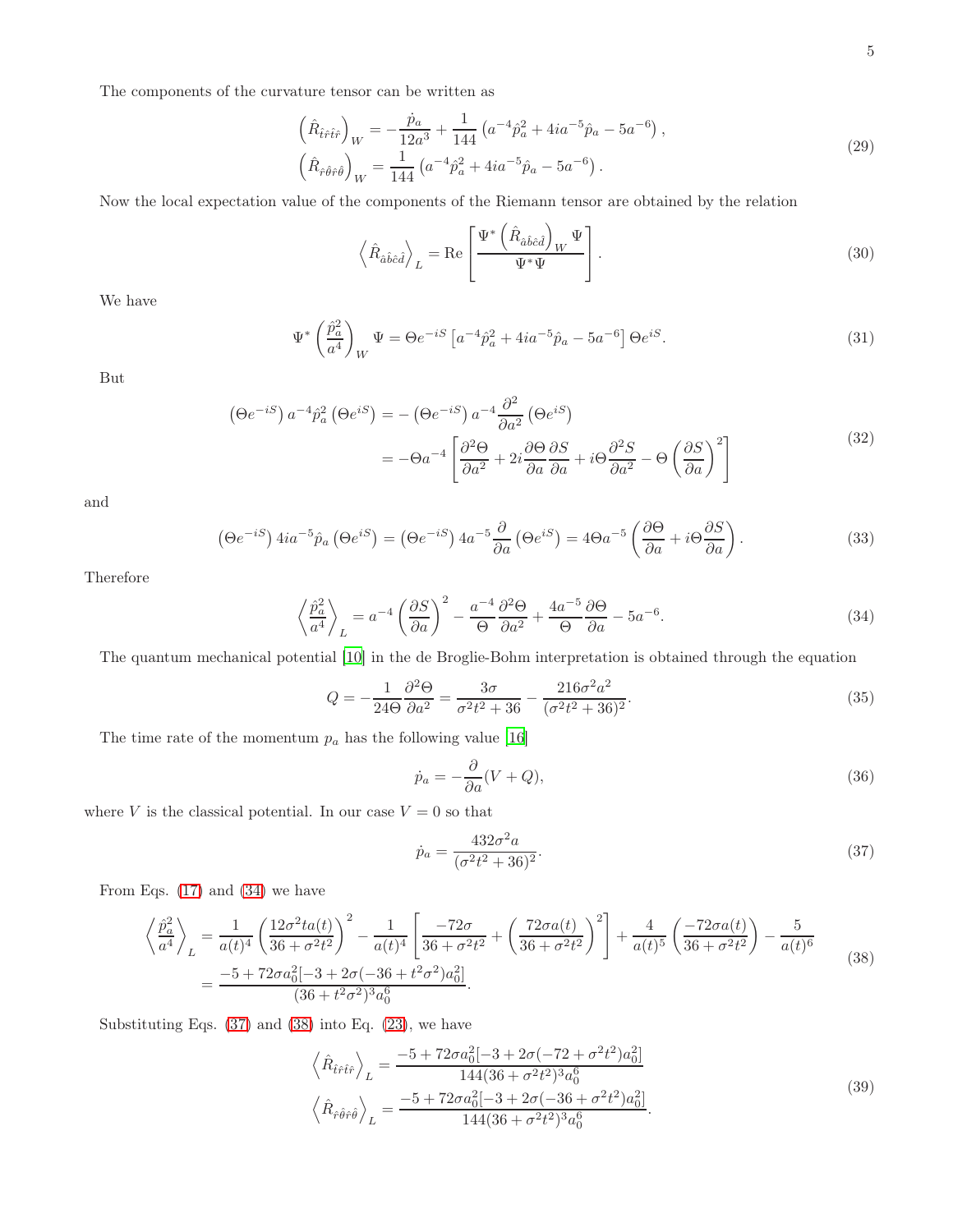6

The graphics of  $\left\langle \hat{R}_{\hat{t}\hat{r}\hat{t}\hat{r}}\right\rangle$  $L_{\mu\nu}$  and  $\left\langle \hat{R}_{\hat{r}\hat{\theta}\hat{r}\hat{\theta}}\right\rangle$ are shown in Fig. [1.](#page-5-0) Note that they are perfect regular for all time  $t$ , indicating the absence of a big-bang singularity in the quantum cosmological model. If they were classical quantities, every curvature scalar could be constructed from them. Of course this is not true in our case (for example, if we would like to quantize the Kretschmann scalar, we would face a factor ordering problem involving a term like  $p_a^4/a^8$ , see Ref. [\[11\]](#page-13-10)), but it indicates that all the curvature scalars are perfectly regular.



<span id="page-5-0"></span>FIG. 1: The local expectation value of the non-null curvature components in the tetrad basis and of the Ricci scalar. They are perfectly for all values of t. Here we have chosen  $\sigma = 1$  and  $a_0 = 0.1$ .

The Ricci scalar is related to the independent components of the curvature tensor by the equation

$$
R = -6R_{\hat{t}\hat{r}\hat{t}\hat{r}} + 6R_{\hat{r}\hat{\theta}\hat{r}\hat{\theta}} = \frac{\dot{p}_a}{2a^3} = \frac{216\sigma^2}{a^2(\sigma^2 t^2 + 36)^2}.
$$
\n(40)

Its graphic, Fig. [1,](#page-5-0) is perfectly regular like in Ref. [\[11](#page-13-10)], giving further evidence of the nonsingular character of the quantum cosmological model.

In the tetrad basis, the tensor  $T^{\mu}_{\ \nu}$  is in the diagonal form

<span id="page-5-1"></span>
$$
T^{\hat{\mu}}_{\ \hat{\nu}} = \text{diag}(-\rho, p, p, p). \tag{41}
$$

Using the Einstein equation

$$
T^{\mu}_{\ \nu} = \frac{1}{8\pi} \left( R^{\mu}_{\ \nu} - \frac{1}{2} \delta^{\mu}_{\nu} R \right) \tag{42}
$$

we have

$$
T^{\hat{0}}_{\ \hat{0}} = -\rho = -\frac{3}{8\pi} R_{\hat{r}\hat{\theta}\hat{r}\hat{\theta}},
$$
  

$$
T^{\hat{i}}_{\ \hat{i}} = p = \frac{1}{8\pi} \left( 2R_{\hat{t}\hat{r}\hat{t}\hat{r}} - R_{\hat{r}\hat{\theta}\hat{r}\hat{\theta}} \right).
$$
 (43)

Now we can plot the graphics of  $\langle \hat{\rho} \rangle_L$  and  $\langle \hat{p} \rangle_L$  (Fig. [2\)](#page-6-0). At the quantum level both are negative and turn positive positive as quantum effects become negligible. They are also regular for all times  $t$ , including the beginning of times  $t = 0.$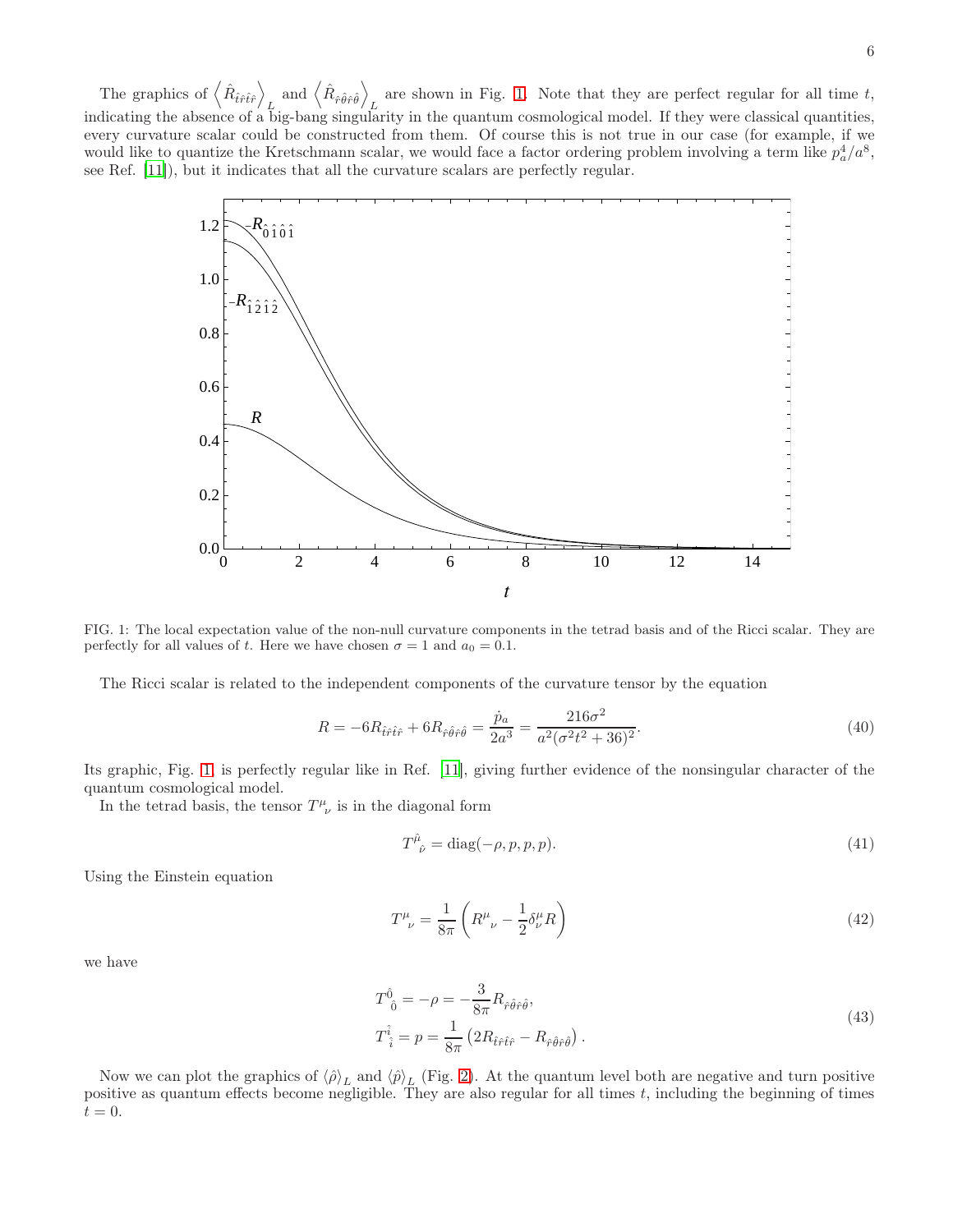

<span id="page-6-0"></span>FIG. 2: The local expectation value of the energy density and pressure for  $\sigma = 1$  and  $a_0 = 0.1$ .



<span id="page-6-1"></span>FIG. 3: The local expectation value of  $p/\rho$  for  $\sigma = 1$  and  $a_0 = 0.1$ . The function explodes in t between 20 and 25 because  $\rho$ becomes zero at this point.

We can also study  $\langle \hat{p} \rangle_L / \langle \hat{\rho} \rangle_L$  in order to see if the equation of state is respected during the evolution of the Universe. In Fig. [3](#page-6-1) we note that in the classical limit  $\langle \hat{p} \rangle_L / \langle \hat{p} \rangle_L \rightarrow 1/3$  as expected. This shows the consistency of the model, since we expect that as t becomes large, classical aspects begin to appear.

We now turn to analyze the breakdown in the energy conditions. There are three types of physical reasonable energy conditions to be considered [\[1\]](#page-13-0). The weak energy condition states that  $T_{\mu\nu}W^{\mu}W^{\nu} \ge 0$  for any timelike vector  $W^{\mu}$ . For an energy-momentum tensor expressed in the form [\(41\)](#page-5-1), this will be true if and only if  $\rho \ge 0$  and  $\rho + p \ge 0$ . The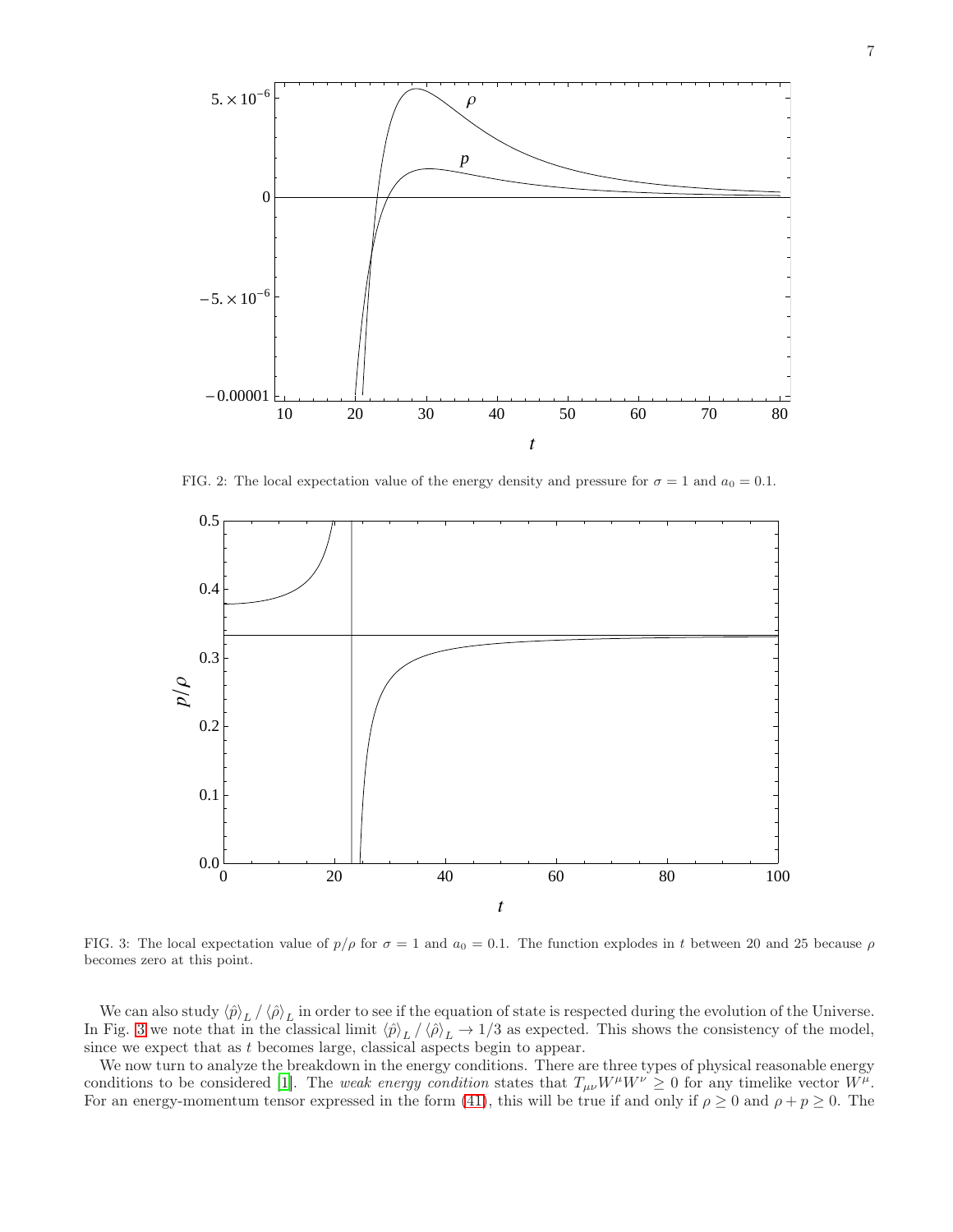dominant energy condition says that for every timelike vector  $W^{\mu}$ ,  $T_{\mu\nu}W^{\mu}W^{\nu} \ge 0$  and  $T^{\mu\nu}W_{\nu}$  is a nonspacelike vector. This holds if  $\rho \geq 0$  and  $\rho \geq |\rho|$ . Finally the most common energy condition, called *strong energy condition*, states that  $R_{\mu\nu}W^{\mu}W^{\nu} \geq 0$  for every timelike vector  $W^{\mu}$ . According to the Einstein equation this is equivalent to saying that the energy-momentum tensor satisfies  $T_{\mu\nu}W^{\mu}W^{\nu} \geq \frac{1}{2}W^{\mu}W^{\mu}T$  and this will be true for the energy-momentum tensor [\(41\)](#page-5-1) if  $\rho + p \ge 0$  and  $\rho + 3p \ge 0$ . These conditions, along with some simple restrictions on the spacetime manifold [19], such as certain reasonable initial conditions (the existence of trapped surfaces or the existence of a spacelike hypersurface) and restrictions on the causal structure (the existence of a Cauchy surface or the absence of closed timelike curves), give rise to the Hawking-Penrose singularity theorems. They state that under these conditions singularities must occur in the spacetime.

In Fig. [4](#page-7-0) we can see the local expectation value of the various relations between  $\rho$  and p implied by the energy conditions. We note that they are all violated at the quantum level as we would expect, since the singularity has been removed, and becomes valid in the classical limit, showing the consistency of the model.



<span id="page-7-0"></span>FIG. 4: The energy conditions for  $\sigma = 1$  and  $a_0 = 0.1$ . We see that every one of them are violated at the quantum level.

Now we will show that these results are inherent of the quantum model, not of a particular choice of the wave packet. For this we will do the same analysis using a different wave packet satisfying the Dirichlet boundary condition, i.e.,  $\Psi(0, t) = 0$   $[\beta = \infty \text{ in Eq. (11)}].$  $[\beta = \infty \text{ in Eq. (11)}].$  $[\beta = \infty \text{ in Eq. (11)}].$ 

The Green function for the Dirichlet boundary condition is given by

$$
G^{\beta = \infty}(a, a', t) = G(a, a', t) - G(a, a', t).
$$
\n(44)

If we start with a normalized wave packet

$$
\Psi(a,0) = \left(\frac{128\sigma^3}{\pi}\right)^{1/4} a e^{-\sigma a^2}
$$
\n(45)

we have

$$
\Psi(a,t) = \int_0^\infty G^{\beta=\infty}(a,a't)\Psi(a',0)da' = \int_{-\infty}^\infty G(a,a't)\Psi(a',0)da'
$$

$$
= \left(\frac{128\sigma^3}{\pi}\right)\frac{(216i)^{1/2}}{(\sigma t - 6i)^{3/2}}a\exp\left(\frac{6i\sigma a^2}{\sigma t - 6i}\right).
$$
\n(46)

The polar decomposition of  $\Psi$  has the form

 $\Psi = \Theta e^{iS},$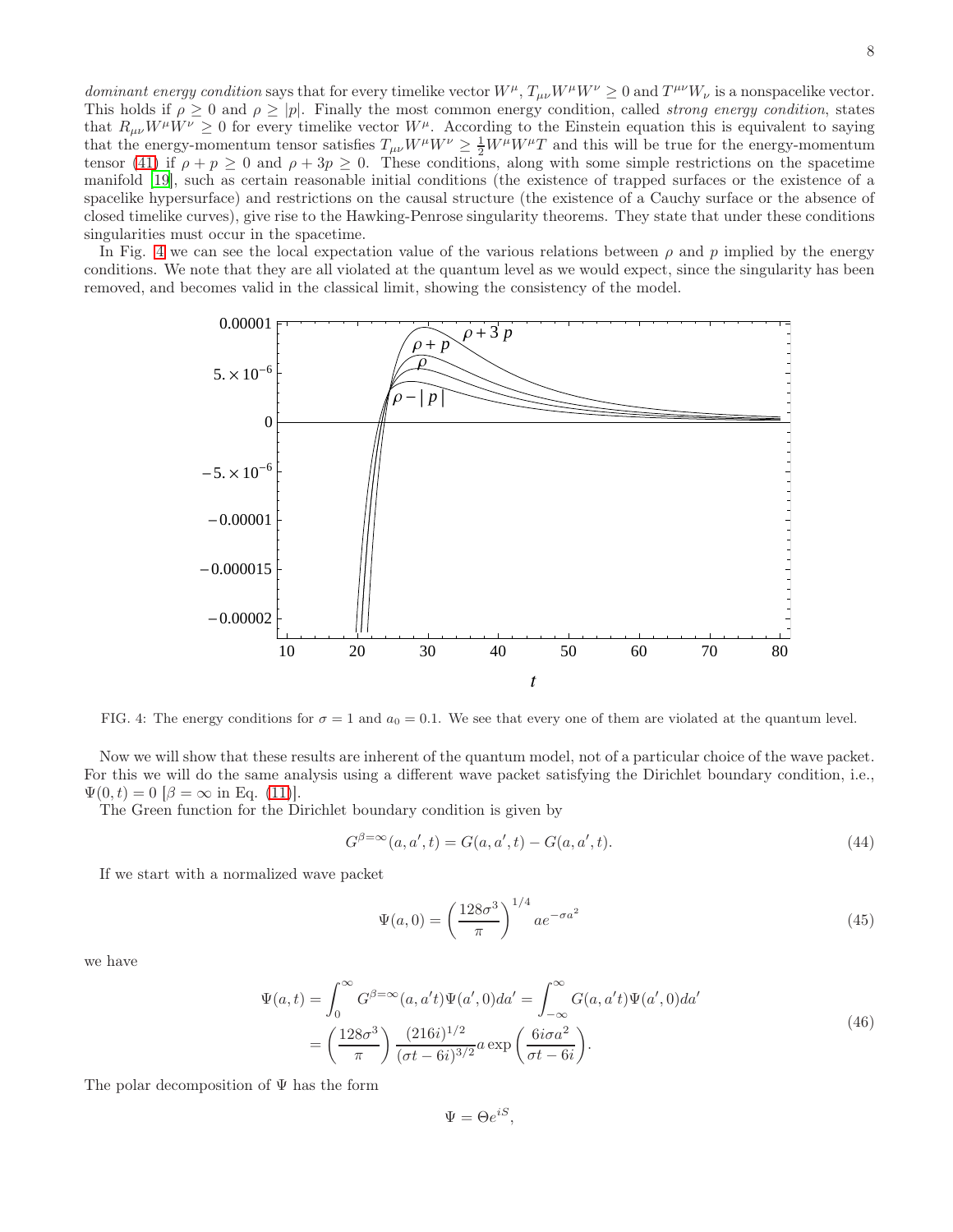where

$$
S = \frac{6\sigma^2 t a^2}{\sigma^2 t^2 + 36} + f_0(t),
$$
  
\n
$$
\Theta = g_0(t) a \exp\left(\frac{-36\sigma a^2}{\sigma^2 t^2 + 36}\right).
$$
\n(47)

The Bohmian trajectory for the scale factor is the same as the previous case, i.e.,

$$
a(t) = a_0 \sqrt{36 + \sigma^2 t^2}.
$$

The local expectation value for the quantity  $\hat{p}_a^2/a^4$  is now given by

$$
\left\langle \frac{\hat{p}_a^2}{a^4} \right\rangle_L = \frac{1}{a(t)^4} \left( \frac{12\sigma^2 ta(t)}{36 + \sigma^2 t^2} \right)^2 - \frac{1}{a(t)^4} \frac{1}{a(t)} \left[ -\frac{144\sigma a(t)}{26 + \sigma^2 t^2} + \left( 1 - \frac{72\sigma a(t)^2}{\sigma^2 t^2 + 36} \right) \left( -\frac{72\sigma a(t)}{\sigma^2 t^2 + 36} \right) \right] + \frac{4}{a(t)^5} \frac{1}{a(t)} \left( 1 - \frac{72\sigma a(t)^2}{36 + \sigma^2 t^2} \right) - \frac{5}{a(t)^6} = \frac{-1 + 72\sigma a_0^2 [-1 + 2\sigma(-36 + t^2\sigma^2)a_0^2]}{(36 + t^2\sigma^2)^3 a_0^6}
$$
\n(48)

The local expectation values of the components of the curvature tensor in the tetrad basis are given by

$$
\left\langle \hat{R}_{\hat{t}\hat{r}\hat{t}\hat{r}} \right\rangle_{L} = \frac{-1 + 72\sigma a_0^2 [-1 + 2\sigma(-72 + \sigma^2 t^2) a_0^2]}{144(36 + \sigma^2 t^2)^3 a_0^6}
$$
\n
$$
\left\langle \hat{R}_{\hat{r}\hat{\theta}\hat{r}\hat{\theta}} \right\rangle_{L} = \frac{-1 + 72\sigma a_0^2 [-1 + 2\sigma(-36 + \sigma^2 t^2) a_0^2]}{144(36 + \sigma^2 t^2)^3 a_0^6}.
$$
\n(49)

In what follows we will show the graphics of  $\langle \hat{R}_{\hat{t}\hat{r}\hat{t}\hat{r}} \rangle$  $_{L},\,\left\langle \hat{R}_{\hat{r}\hat{\theta}\hat{r}\hat{\theta}}\right\rangle$ and  $\langle R \rangle_L$  in Fig. [5](#page-8-0) and the relations between  $\rho$ and  $p$  implied by the energy conditions in Fig. [6.](#page-9-1) As we can see, the graphics in this case are very similar to those showed previously.



<span id="page-8-0"></span>FIG. 5: The local expectation value of the non-null curvature components in the tetrad basis and of the Ricci scalar for a wave packet satisfying the Dirichlet boundary condition for  $\sigma = 1$  and  $a_0 = 0.1$ .

The other graphics representing  $\rho$ , p and  $p/\rho$  and we did not show here are very similar to those showed previously too.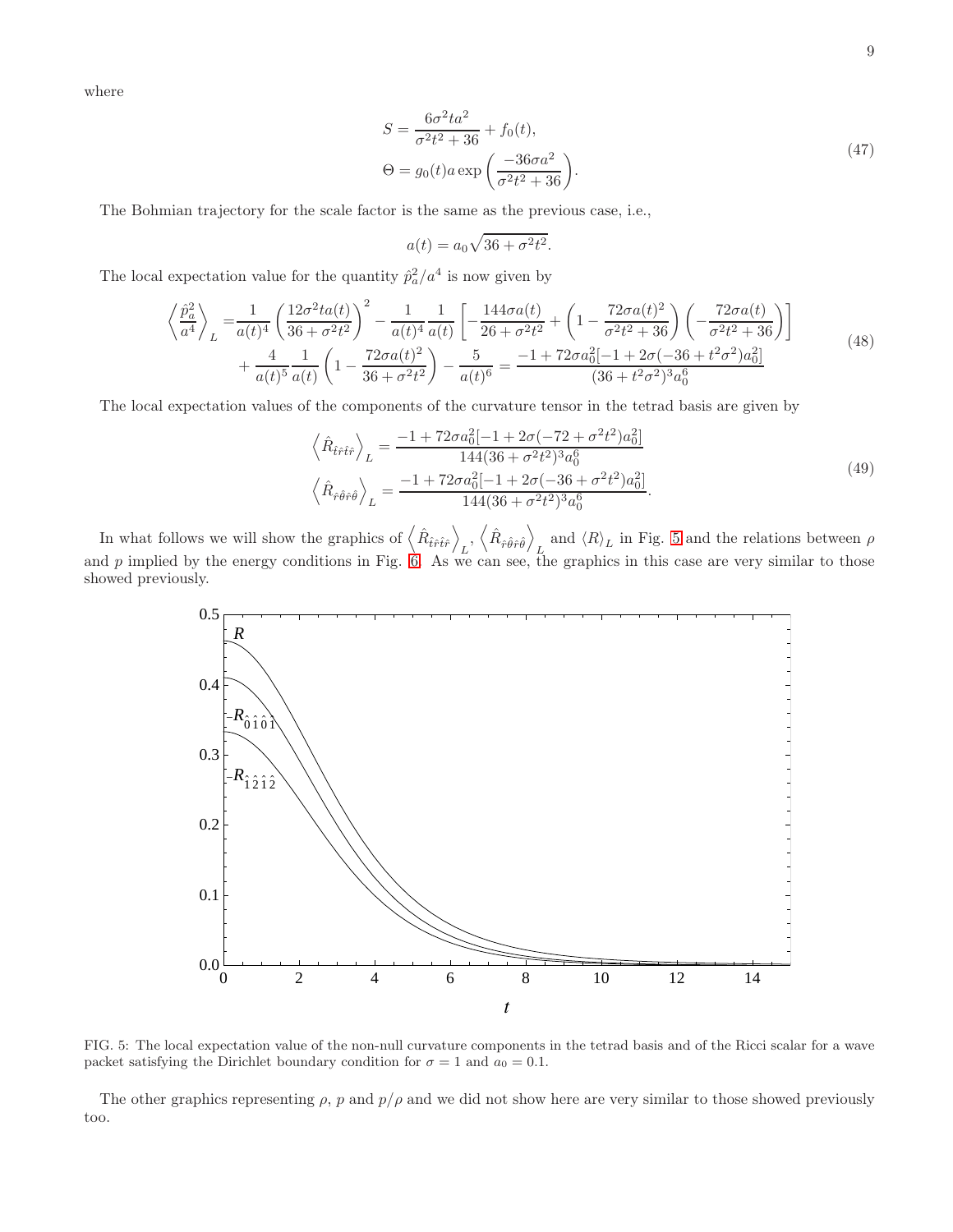

<span id="page-9-1"></span>FIG. 6: The energy conditions for a wave packet satisfying  $\Psi(a, 0) = 0$  for  $\sigma = 1$  and  $a_0 = 0.1$ .

# <span id="page-9-0"></span>IV. INDEPENDENCE OF THE NONSINGULAR CHARACTER OF THE QUANTUM COSMOLOGICAL MODEL WITH RESPECT TO THE WAVE PACKET

In this section we calculate the expectation value of the scale factor in the many-worlds interpretation of quantum mechanics for several wave packets representing the wave function of the Universe. We want to speculate as to whether the nonsingular character of the quantum Universe is associated with the simple wave packets found in the literature so far.

The wave packets we will use in this section will be obtained in two different ways. The first by using the Green function [Eq. [\(12\)](#page-2-4)] with the boundary condition  $\Psi'(0,t) = 0$ . The second is through the eingenfunctions [\[13\]](#page-13-13)

<span id="page-9-3"></span>
$$
\Psi_E(a,t) = e^{-iEt} \sqrt{a} J_{1/2} \left( \frac{\sqrt{96E}}{2} a \right)
$$
\n(50)

of Eq. [\(9\)](#page-1-2). The superposition

<span id="page-9-2"></span>
$$
\Psi(a,t) = \int_0^\infty A(E)\Psi_E(a,t)dE
$$
\n(51)

implies the boundary condition  $\Psi(0, t) = 0$ .

The first wave packet we use is given in Eq. [\(15b\)](#page-2-5). The expectation value of the scale factor for such wave function was calculated in Ref. [\[15\]](#page-13-15) and is given by

$$
\langle a(t) \rangle = \frac{1}{12} \sqrt{\frac{2}{\pi \sigma}} \sqrt{\sigma^2 t^2 + 36}.
$$
\n(52)

Now, we will take the initial wave packets of the form

$$
\Psi(a,0) = a^n e^{-\gamma a^2} \quad \gamma > 0,\tag{53}
$$

n even. Then we have

$$
\Psi(a,t) = \left(\frac{6}{\pi i t}\right)^{1/2} \int_{-\infty}^{\infty} e^{\frac{6i}{t}(a-a')^2} a'^n e^{-\gamma a'^2} da'.
$$
\n(54)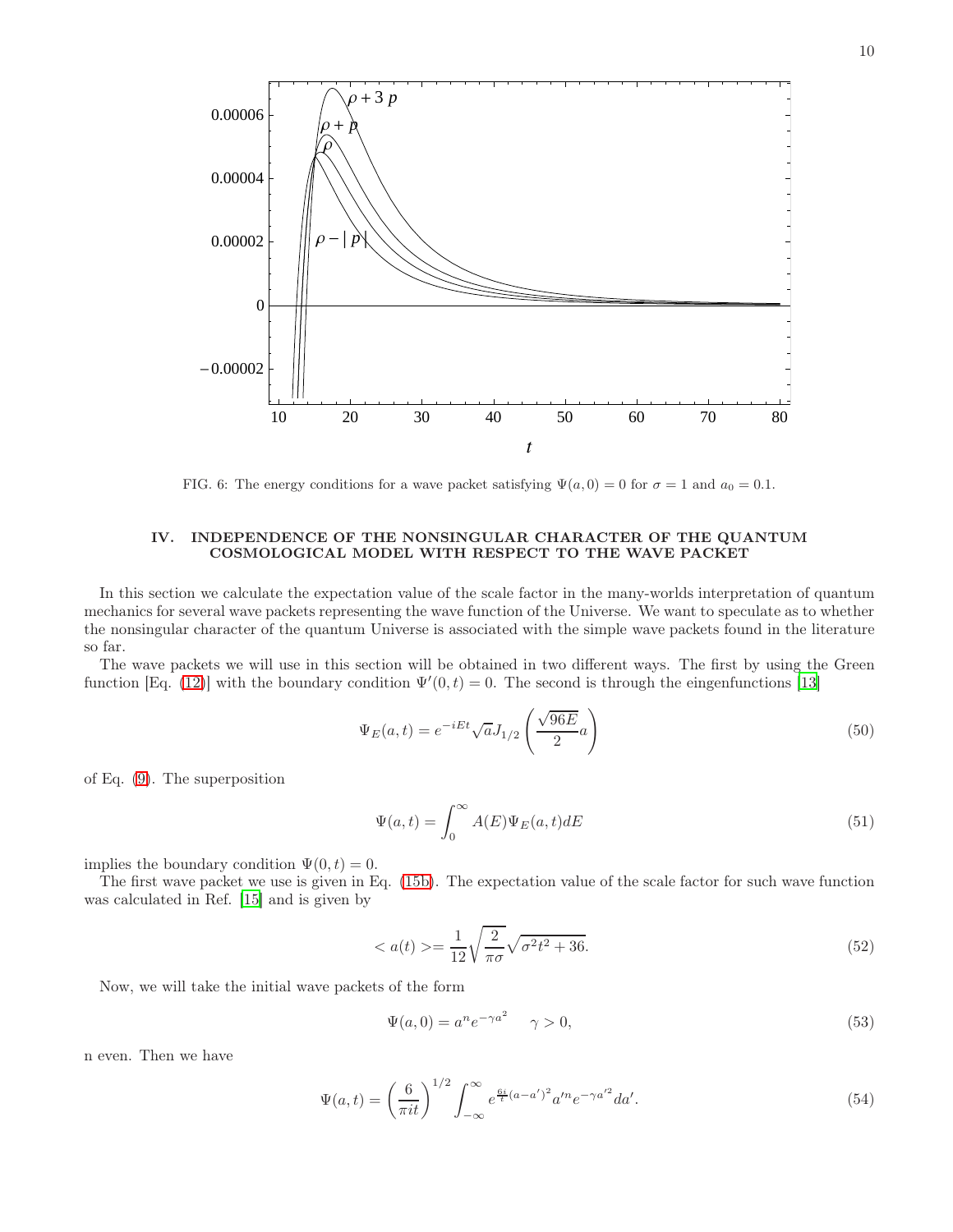This integral can be performed with the help of Ref. [\[20\]](#page-14-1) and gives

$$
\Psi(a,t) = \alpha_n(\gamma, t) \exp\left(-\frac{36a^2 \gamma t^2}{\gamma^2 t^4 + 36t^2}\right) \exp\left[i\left(-\frac{216a^2 t}{\gamma^2 t^4 + 36t^2} + \frac{6a^2}{t}\right)\right] H_n\left(\frac{6a}{(\gamma t^2 - 6i)^{1/2}}\right),\tag{55}
$$

where

$$
\alpha_n(\gamma, t) = 6^{1/2} t^{n/2} (i)^{-(n+1)/2} 2^{-n} (\gamma t - 6i)^{-(n+1)/2}.
$$
\n(56)

and  $H_n(x)$  is the Hermite polynomial of order n. Let us consider the case  $n = 2$  and  $n = 4$ . First let us take  $\Psi(a,0) = a^2 e^{-\gamma a^2}$ . In this case

$$
\Psi(a,t) = \alpha_2(\gamma, t)e^{-\frac{\xi}{2}a^2}e^{i\nu}(\eta a^2 - 2),\tag{57}
$$

$$
\xi = -\frac{72\gamma t^2}{\gamma^2 t^4 + 36t^2},
$$
  
\n
$$
\nu = -\frac{216a^2 t}{\gamma^2 t^4 + 36t^2} + \frac{6a^2}{t},
$$
  
\n
$$
\eta = \frac{144}{\gamma t^2 - 6it}.
$$
\n(58)

The expectation value of the scale factor  $a$  for this wave packet is given by

$$
\langle a \rangle (t) = \frac{\int_0^\infty \Psi(a, t)^* a \Psi(a, t) da}{\int_0^\infty \Psi(a, t)^* \Psi(a, t) da} = \frac{\int_0^\infty |\alpha(\gamma, t)| e^{-\xi a^2} \left[ |\eta|^2 a^5 - 2 \text{Re}(\eta) a^3 + 4a \right] da}{\int_0^\infty |\alpha(\gamma, t)| e^{-\xi a^2} \left[ |\eta|^2 a^4 - 2 \text{Re}(\eta) a^2 + 4 \right] da}
$$
\n
$$
= \frac{\sqrt{\frac{\pi}{2}} (72 + t^2 \gamma^2)}{9 \sqrt{\gamma (36 + t^2 \gamma^2)}}.
$$
\n(59)

We note that the expectation value of the scale factor is nonzero for all times, showing that the universe is nonsingular. Now let us take  $\Psi(a,0) = a^4 e^{-\gamma a^2}$ . In this case

$$
\Psi(a,t) = \alpha_4(\gamma,t)e^{-\frac{\xi}{2}a^2}e^{i\nu}(\eta a^4 - \zeta a^2 + 12),\tag{60}
$$

where

$$
\eta = \frac{20736}{(\gamma t^2 - 6it)^2},
$$
  

$$
\zeta = \frac{1728}{\gamma t^2 - 6it}.
$$
 (61)

Then we have

$$
\langle a \rangle (t) = \frac{4\sqrt{\frac{2}{\pi}} (3456 + 144t^2 \gamma^2 + t^4 \gamma^4)}{35\sqrt{\gamma} (36 + t^2 \gamma^2)^{3/2}}.
$$
\n(62)

Again the expectation value of the scale factor is nonzero for all values of t. Note that on both cases the asymptotic behavior of the scale factor is  $\langle a \rangle(t) \propto t$ , like its classical analogue, since we are working with the gauge choice  $N = a$ so that the cosmological time  $\tau$  (in the asymptotic behavior) is given by

$$
d\tau = t dt \Rightarrow \tau \propto t^2 \Rightarrow \langle a \rangle (\tau) \propto \tau^{1/2}.
$$
\n(63)

Let us now take more elaborate wave packets. Consider  $A(E) = e^{-E}$  in Eq. [\(51\)](#page-9-2). The integral

$$
\Psi(a,t) = \sqrt{a} \int_0^\infty e^{-(1+it)E} J_{1/2}(\frac{\sqrt{96E}}{2}a) dE
$$
\n(64)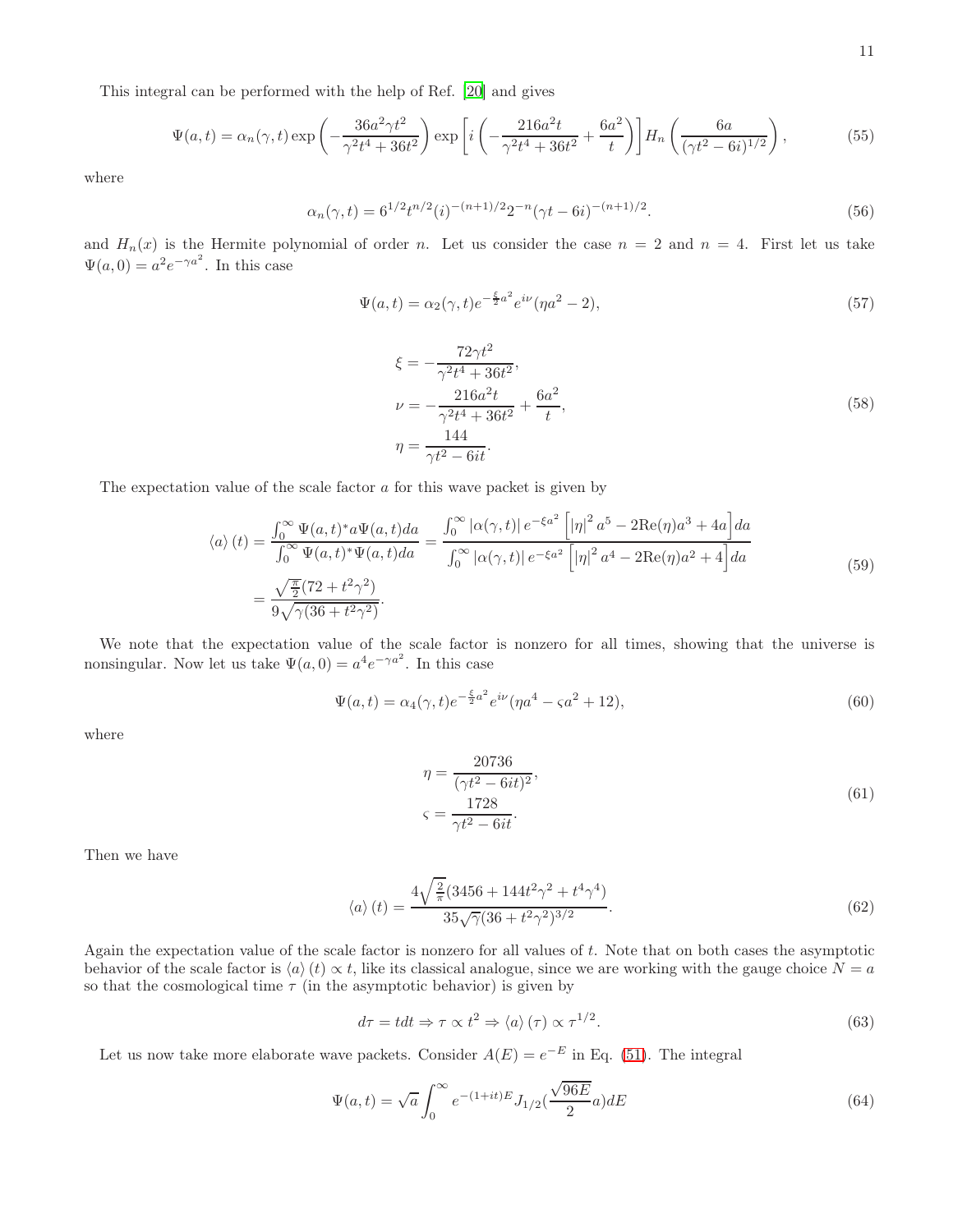can be solved analytically [\[20](#page-14-1)], and we get

$$
\Psi(a,t) = \frac{\sqrt{96}}{8} \sqrt{\frac{\pi}{(\gamma + it)^3}} a^{3/2} e^{\frac{3a^2it}{\gamma^2 + t^2}} e^{-\frac{3\gamma a^2}{\gamma^2 + t^2}} \left[ I_{-1/4} \left( \frac{3a^2}{\gamma + it} \right) - I_{3/4} \left( \frac{3a^2}{\gamma + it} \right) \right].
$$
\n(65)

We were unable to solve analytically the expectation value of the scale factor for this case, but we solved numerically. The result is shown in Fig. [7.](#page-12-0)

If we now define  $r = \frac{\sqrt{96}}{2}$  in Eq. [\(50\)](#page-9-3) we will have, instead of Eq. [\(51\)](#page-9-2),

<span id="page-11-1"></span>
$$
\Psi(a,t) = \frac{\sqrt{a}}{12} \int_0^\infty r e^{\frac{-ir^2t}{24}} J_{1/2}(ra)A(r) dr.
$$
\n(66)

Consider  $A(r) = e^{-\gamma r^2} I_{1/2}(\beta r)$ . Then, the integral [\(66\)](#page-11-1) can be solved [\[20](#page-14-1)] and results in

$$
\Psi(a,t) = \frac{\sqrt{a}}{24\left(\gamma + \frac{it}{24}\right)} \exp\left(-i\frac{\beta^2 t}{96\left(\gamma^2 + \frac{t^2}{24^2}\right)}\right) \exp\left(i\frac{a^2 t}{96\left(\gamma^2 + \frac{t^2}{24^2}\right)}\right) \times \exp\left(\frac{\beta^2 \gamma}{4\left(\gamma^2 + \frac{t^2}{24^2}\right)}\right) \exp\left(-\frac{\gamma a^2}{4\left(\gamma^2 + \frac{t^2}{24^2}\right)}\right) J_{1/2}\left(\frac{\beta a}{2\left(\gamma + \frac{it}{24}\right)}\right).
$$
\n(67)

This wave packet respects the boundary condition  $\Psi(0, t) = 0$ , and the initial wave packet is given by

$$
\Psi(a,0) = \frac{\sqrt{a}}{24\gamma} e^{\frac{\beta^2\gamma}{4\gamma^2}} e^{-\frac{\gamma a^2}{4\gamma^2}} J_{1/2} \left(\frac{\beta a}{2\gamma}\right). \tag{68}
$$

We could not find either an analytic expression for the expectation value of the scale factor, but we have shown the numerical result in Fig. [7.](#page-12-0)

Fig. [7](#page-12-0) shows the expectation value of the scale factor for (1)  $\Psi(a,0) = e^{-a^2}$ , (2)  $\Psi(a,0) = a^2 e^{-a^2}$ , (3)  $\Psi(a,0) =$  $a^4e^{-a^2}$ , (4)  $A(E) = e^{-E}$  and (5)  $A(r) = e^{-r^2}I_{1/2}(r)$ . We see that they have qualitatively the same behavior, every one of them growing linearly proportional to t as  $t \to \infty$ . The main point here is that asymptotically the graphics behave as straight lines which pass trough the origin. In principle the proportionality constants need not be the same. In every case the singularity has been excluded, indicating that this is a property of the introduction quantum cosmology, not of a particular wave packet.

# <span id="page-11-0"></span>V. RECOVERING THE BIG BANG BY THE INTRODUCTION OF A NONNORMALIZABLE WAVE **PACKET**

It has been argued that a nonnormalizable wave function is unavoidable in quantum cosmology [\[18\]](#page-14-2). With such wave packet we cannot find the expectation value of the scale factor, but we can still find the trajectory in the de Broglie-Bohm interpretation. The role of the wave function in the ontological interpretation of quantum mechanics is to provide a wave guidance [Eq. [\(18\)](#page-3-1)] for the dynamical variables, and this clearly does not require normalization [\[21\]](#page-14-3). Square integrability of the wave function is necessary only when probability takes place. So it is valid to work with nonnormalizable wave functions if we are looking for the trajectory of a dynamical variable. Now we will show that the singular character of the scale factor can be recovered with the introduction of a nonnormalizable solution of Eq. [\(9\)](#page-1-2) in the de Broglie-Bohm interpretation of quantum mechanics.

First, let us assume that the wave function satisfies the boundary condition  $\Psi(0, t) = 0$ . This boundary condition was defended by DeWitt [\[4\]](#page-13-3) because it keeps wave packets away from the singularity. Now we take  $A(E) = J_{1/2}(\beta \sqrt{E})$ in Eq. [\(51\)](#page-9-2) and we have

$$
\Psi(a,t) = \sqrt{a} \int_0^\infty e^{-iEt} J_{1/2} \left( \frac{\sqrt{96}a}{2} \sqrt{E} \right) J_{1/2}(\beta \sqrt{E}) dE.
$$
\n(69)

The above integral can be analytically solved with the help of Ref. [\[20\]](#page-14-1). The result is

$$
\Psi(a,t) = \sqrt{a} \frac{1}{t} J_{1/2} \left( \frac{\sqrt{96}a\beta}{4t} \right) \exp\left[i \left( \frac{24a^2 + \beta^2}{4t} - \frac{3\pi}{4} \right) \right]. \tag{70}
$$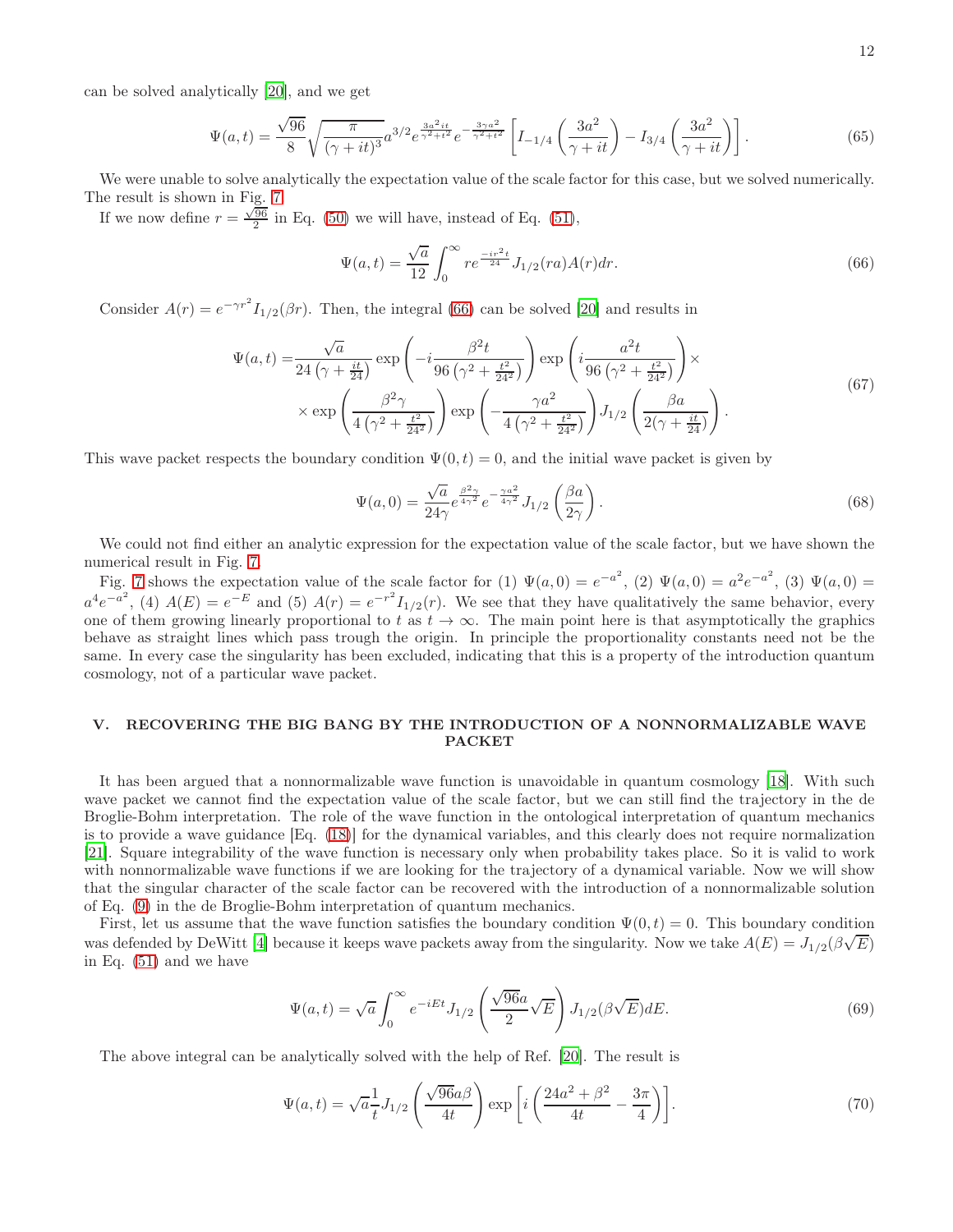

<span id="page-12-0"></span>FIG. 7: The expectation value of the scale factor for (1)  $\Psi(a,0) = e^{-a^2}$ , (2)  $\Psi(a,0) = a^2 e^{-a^2}$ , (3)  $\Psi(a,0) = a^4 e^{-a^2}$ , (4)  $A(E) = e^{-E}$  and (5)  $A(r) = e^{-r^2} I_{1/2}(r)$ . We see that they have qualitatively the same behavior, i.e., asymptotically they behave as straight lines which pass trough the origin

.

It is already separated in the polar form  $\Theta e^{iS}$ , so we have

$$
S = \frac{24a^2 + \beta^2}{4t} - \frac{3\pi}{4}.\tag{71}
$$

By the Eq. [\(18\)](#page-3-1) we have

$$
12\dot{a} = \frac{12a}{t} \Rightarrow a(t) = a_0 t. \tag{72}
$$

Note that the above Bohmian trajectory of the scale factor recovers the classical behavior  $a(\tau) \propto \tau^{1/2}$  for the radiation dominated era, where  $\tau$  is the cosmological time.

Now, following the quantization procedure discussed by Tipler in Ref. [\[18\]](#page-14-2), we require that, like the classical case in which all solutions pass through the singularity  $a = 0$  in  $t = 0$ , all quantum universes do the same. Then we pick  $\Psi(a, 0) = \delta(a)$  as the initial wave packet. It is easy to show that for such an initial wave packet, the DeWitt boundary condition gives rise to a null wave function for the Universe. So we take the boundary condition used by Tipler in [\[18\]](#page-14-2)  $\Psi'(0,t) = 0$ . Then we have

$$
\Psi(a,t) = \int_{-\infty}^{\infty} G(a,a',t)\delta(a')da' = G(a,0,t) = \left(\frac{6}{\pi it}\right)^{1/2} \exp\left(\frac{6i}{t}a^2\right).
$$
\n(73)

This is what Tipler called the Green function of the universe. Note that in this case we have

$$
S = \frac{6a^2}{t},\tag{74}
$$

so that

$$
12\dot{a} = \frac{12a}{t} \Rightarrow a(t) = a_0 t \tag{75}
$$

like in the previous case.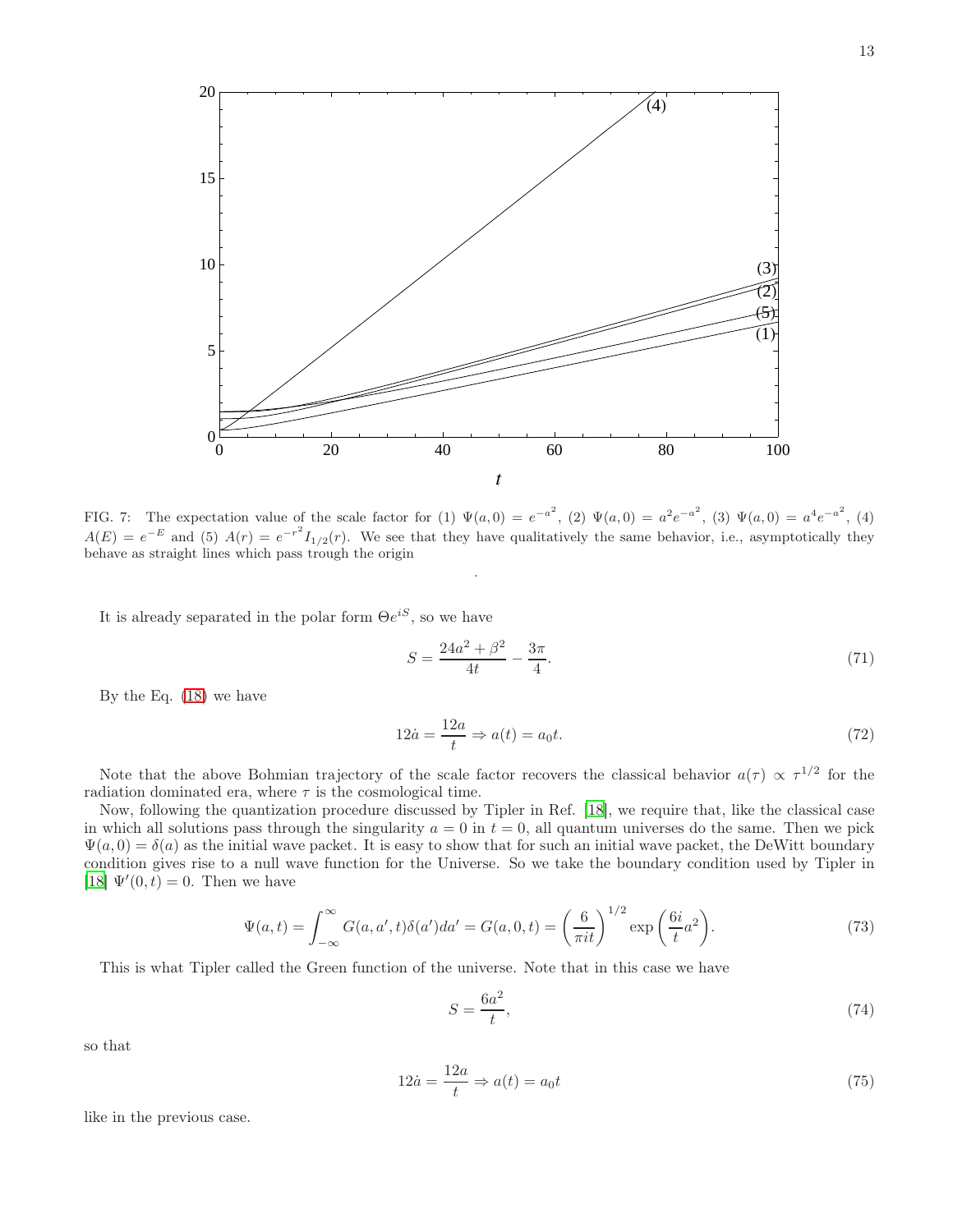It is worth noting that, as observed by Lemos in [\[15\]](#page-13-15), these boundary conditions are somewhat arbitrary for the wave packets studied in this section. This is because, since these functions are not square-integrable, they do not satisfy the condition for the Hermiticity of the operator  $\hat{H} = -\frac{\partial^2}{\partial a^2}$ ∂a<sup>2</sup>

$$
\left(\Psi^* \frac{d\Psi}{da} - \frac{d\Psi^*}{da}\Psi\right)(\infty) = \left(\Psi^* \frac{d\Psi}{da} - \frac{d\Psi^*}{da}\Psi\right)(0),\tag{76}
$$

so they are not in the domain of functions where  $\hat{H}$  is Hermitian. So equation [\(11\)](#page-2-3) is not a condition for self-adjointness of the operator  $\hat{H}$  in this case.

#### <span id="page-13-11"></span>VI. CONCLUSIONS

By the quantization of the components of the curvature tensor in the tetrad basis and with the use of a simple wave packet for the Universe we were able to take the local expectation value of these components in the de Broglie-Bohm interpretation of quantum mechanics. We then showed graphically that these quantities are perfectly regular for all times, giving one further evidence that the universe is nonsingular with the introduction of quantum cosmology, like in Ref. [\[11](#page-13-10)]. We also took the local expectation value of the energy density  $\rho$  and the pressure p of the fluid and showed that the energy conditions are violated in the quantum era as expected, since under the validity of these conditions the Universe is undoubtedly singular. We also found the consistency of the theory by showing that the classical equation of state relating  $\rho$  and  $p$  is recovered in the classical limit and that the classical energy conditions are again observed when quantum mechanics becomes unimportant.

We also find the expectation value of the scale factor in the many-worlds interpretation for several wave packets representing the wave function of the Universe. We showed graphically that for every wave packet, the qualitative behavior of the scale factor is the same, every one of them tending to the classical expression  $a(t) \propto t$   $(a(\tau) \propto \tau^{1/2})$ . As we said before, it has been argued that nonnormalizable wave packets are unavoidable to quantum cosmology, so we took two nonnormalizable wave packets representing wave functions for the Universe and showed that for these wave packets, the Bohmian trajectory of the scale factor is singular like its classical analogue, so we could speculate that if the big-bang singularity really existed, the wave function of the universe is in fact nonnormalizable.

#### Acknowledgments

J.P.M. Pitelli thanks FAPESP for financial support. P.S. Letelier aknowledges FAPESP and CNPq for partial financial support. Discussions with N. Lemos and J. Fabris are also acknowledged.

- <span id="page-13-0"></span>[1] S.W. Hawking and G.F.R. Ellis, The Large Scale Structure of Universe (Cambridge University Press, Cambridge (1974)).
- <span id="page-13-1"></span>[2] T. M. Helliwell, D. A. Konkowski and V. Arndt, Gen. Rel. Grav. 35, 79 (2003).
- <span id="page-13-2"></span>[3] D. A. Konkowski, and T. M. Helliwell, in Proceedings of the 10th Marcel Grossmann Meeting On Recent Developments In Theoretical and Experimental General Relativity, Gravitation and Relativistic Field Theories (MG X MMIII) 20-26 Jul 2003, Rio de Janeiro, Brazil, edited by M. Novello, S. P. Bergliaffa, and R. Ruffini (World Scientific, Hackensack, NJ, 2005).
- <span id="page-13-3"></span>[4] B. DeWitt, Phys. Rev. 160, 1113 (1967).
- <span id="page-13-4"></span>[5] J.A. Haliwell in Quantum Cosmology and Baby Universes, S. Coleman, J. B. Hartle, T. Piran and S. Weinberg (Eds.) (World Scientific, Singapore (1990)), p.2169.
- <span id="page-13-5"></span>[6] B.F. Schutz, Phys. Rev. D 2, 2762 (1970).
- <span id="page-13-6"></span>[7] B.F. Schutz, Phys. Rev. D 4, 3559 (1971).
- <span id="page-13-7"></span>[8] N. Pinto-Neto, Found. Phys. 35, 577 (2005).
- <span id="page-13-8"></span>[9] H. Everett III, Rev. Mod. Phys.29, 454 (1957).
- <span id="page-13-9"></span>[10] D. Bohm, Phys. Rev. 85, 166 (1952).
- <span id="page-13-10"></span>[11] G. Oliveira-Neto, E.V. Corrêa-Silva, N. A. Lemos and G.A. Monerat, Phys. Lett. A 373, 2012 (2009).
- <span id="page-13-12"></span>[12] V.G. Lapchinskii and V.A. Rubakov Theor. Math. Phys. 33, 1076 (1977).
- <span id="page-13-13"></span>[13] F.G. Alvarenga, J. C. Fabris, N.A. Lemos and G.A. Monerat, Gen. Rel. Grav. 34, 651 (2002).
- <span id="page-13-14"></span>[14] P.A.M. Dirac, Lectures on Quantum Mechanics (Yeshiva University, Belfer Graduate School of Science, New York, 1964). [15] N. A. Lemos, J. Math. Phys. 37, 1449 (1996).
- <span id="page-13-16"></span><span id="page-13-15"></span>[16] P.R. Holland, The Quantum Theory of Motion: An Account of the de Broglie-Bohm Interpretation of Quantum Mechanics (Cambridge University Press, Cambridge (1993)).